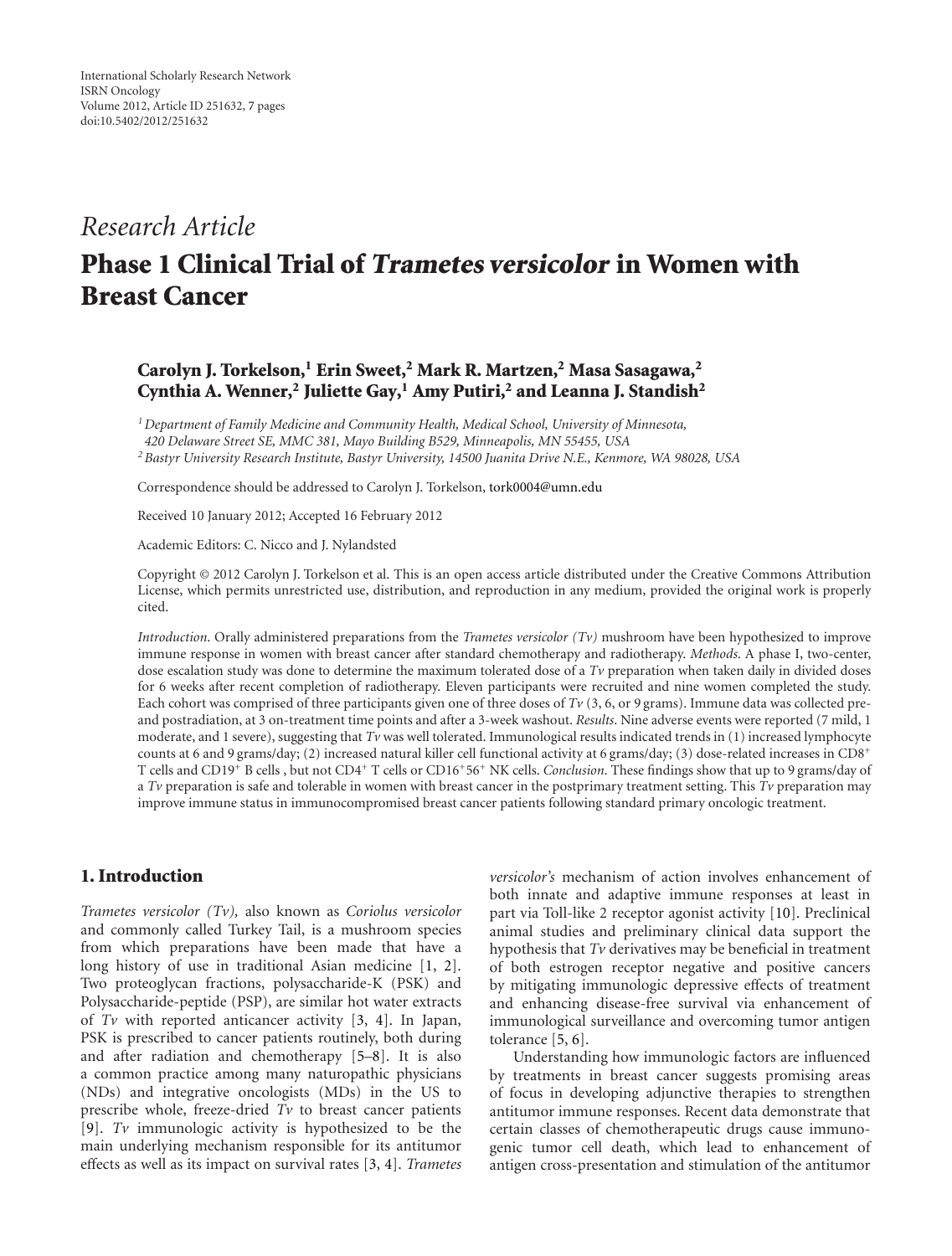immune response. Evidence suggests that NK cells play an important role in prevention of both early and metastatic breast cancer [\[11](#page-6-10)]. Some breast cancer patients have been reported to lack NK cell activity against K562 target cells [\[12\]](#page-6-11). Current data suggest that breast cancer patients who have completed surgery, chemotherapy, and radiotherapy have immunologic deficit [\[13,](#page-6-12) [14\]](#page-6-13). Andersen et al. have reported that stress levels in breast cancer patients significantly predicted lower NK cell lysis as well as decreased proliferative response to peripheral blood lymphocytes [\[15\]](#page-6-14). Our previous observation study done confirmed that lymphopenia and low NK cell activity were present throughout the 6 weeks after the completion of radiation therapy [\[16\]](#page-6-15).

To better understand the potential benefit of *Trametes versicolor* in women with breast cancer, a dose escalation study to evaluate safety and tolerability was needed. Toward this end, a multidisciplinary team from the University of Minnesota and Bastyr University completed a phase 1 dose escalation trial to determine the safety and maximum tolerated dose of *Tv* in women diagnosed with breast cancer who underwent standard treatment for breast cancer and were willing to participate in a nine-week study following radiation therapy.

#### **2. Methods**

*2.1. Study Dose Escalation.* A standard phase 1 design was used with 3 subjects per dose level until the MTD (maximum tolerated dose) is reached. Dose escalation schedule for each cohort of  $Tv$  was a  $3 \text{ gm}$  (the most commonly used dose); 6 gm; 9 gm; 12 gm; 18 gm; 24 gm. This study recruited through the nine grams cohort only  $(N = 9)$ .

*2.2. Study Participants.* Women between the ages of 21 and 75 years, diagnosed with Stage I, II, or III breast cancer and who had undergone surgery and chemotherapy and were ready to start radiation therapy, were enrolled into the study after providing written consent. Eligibility also included willingness to eat a consistent diet throughout the study, and avoid dietary sources of mushrooms and other herbal products with reported immuno modulating effects during radiation therapy and until the completion of the study. Baseline hematological, renal, and hepatic functions within normal limits were required prior to enrolling in the study. The study was conducted at the Cancer Center at the University of Minnesota in Minneapolis, Minnesota and Bastyr University in Ken more, Washington. The study was approved by the IRB committees at the University of Minnesota and Bastyr University. Between January 2008 and June 2010 eleven women with stage I–III breast cancer met the narrow criteria for this trial, consented to participate, and were enrolled sequentially from the lowest dosage cohort. Three participants in each of the 3 gm, 6 gm, and 9 gm cohorts completed the study. Two of the participants withdrew from the study after visit two because of difficulty with transportation to the clinic. Characteristics of the nine women who completed the study included an age range from 38 to 68 years old; six ER negative and three ER positive;

three stage I; two stage II and four stage III breast cancers. One of the women who completed the study did not undergo chemotherapy prior to radiation, and an eligibility protocol violation was reported to the IRB.

*2.3. Outcome Measures.* The primary objective of the study was to evaluate the safety and tolerability of *Trametes versicolor* in women with breast cancer in the postradiotherapy setting. The nine participants in the dose escalation study were monitored for adverse events (AEs) using both clinical and laboratory methods and dose limiting toxicity (DLT) criteria defined as any Grade 2 or greater treatment-related toxicity as scored using the NCI's Common Terminology Criteria for Adverse Events V 3.0 (CTCAE). Women were screened weekly for adverse events during product administration either at their clinic visit or by telephone screening between visits. The secondary aim was to gather preliminary data that compared pre- and postradiation therapy baselines, on-treatment and posttreatment immunologic measures including complete blood count with differential, natural killer (NK) cell activity, T regulatory cell assay, T/B/NK cell subset assay, phagocytic index, and cytokine levels. Statistical analysis, including independent sample *t*-tests and one-way ANOVAs with Turkey *post hoc* multiple comparison, were performed using GraphPad Prism, Version 5.04 (GraphPad Software, Inc., La Jolla, CA). In order to increase power and sample size, data from an observational study  $(N = 14)$ conducted by our centers since 2006 [\[16\]](#page-6-15) was combined with the current dose escalation study  $(N = 9)$ . Eligibility criteria were identical for both studies  $(N = 23)$ .

*2.4. Mushroom Drug Product. Trametes versicolor* freezedried mycelial powder was obtained from Paul Stamets at Fungi Perfecti, Inc., Olympia, WA and was encapsulated by Beehive Botanicals (Hayward, WI). Each capsule contained 500 mg of product. FDA IND approval (# 75,405) was obtained in 2007.

#### *2.5. Immune Seizures*

*2.5.1. Complete Blood Count with Differential.* The clinical laboratory tests (CBC, chemistry, serum pregnancy tests and urinalysis) were performed at the Department of Laboratory Medicine at University of Washington for participants recruited at the Bastyr University site and at the University of Minnesota Fairview Diagnostic Laboratory for participants recruited at the U of Minnesota site.

*2.5.2. Natural Killer Cell Functional Activity.* The immune cells subset measured included NK cell activity, T regulatory cell assay, T/B/NK cell subset assay, phagocytic index, and cytokine levels. Immunological assays were conducted at Bastyr University laboratory for subjects recruited from both sites. Blood collected at the University of Minnesota General Clinical Research Center (GCRC) was shipped overnight to Bastyr University. The quality of transported blood from University of Minnesota to Bastyr was assessed by the following criteria. For specimens older than 48 hours when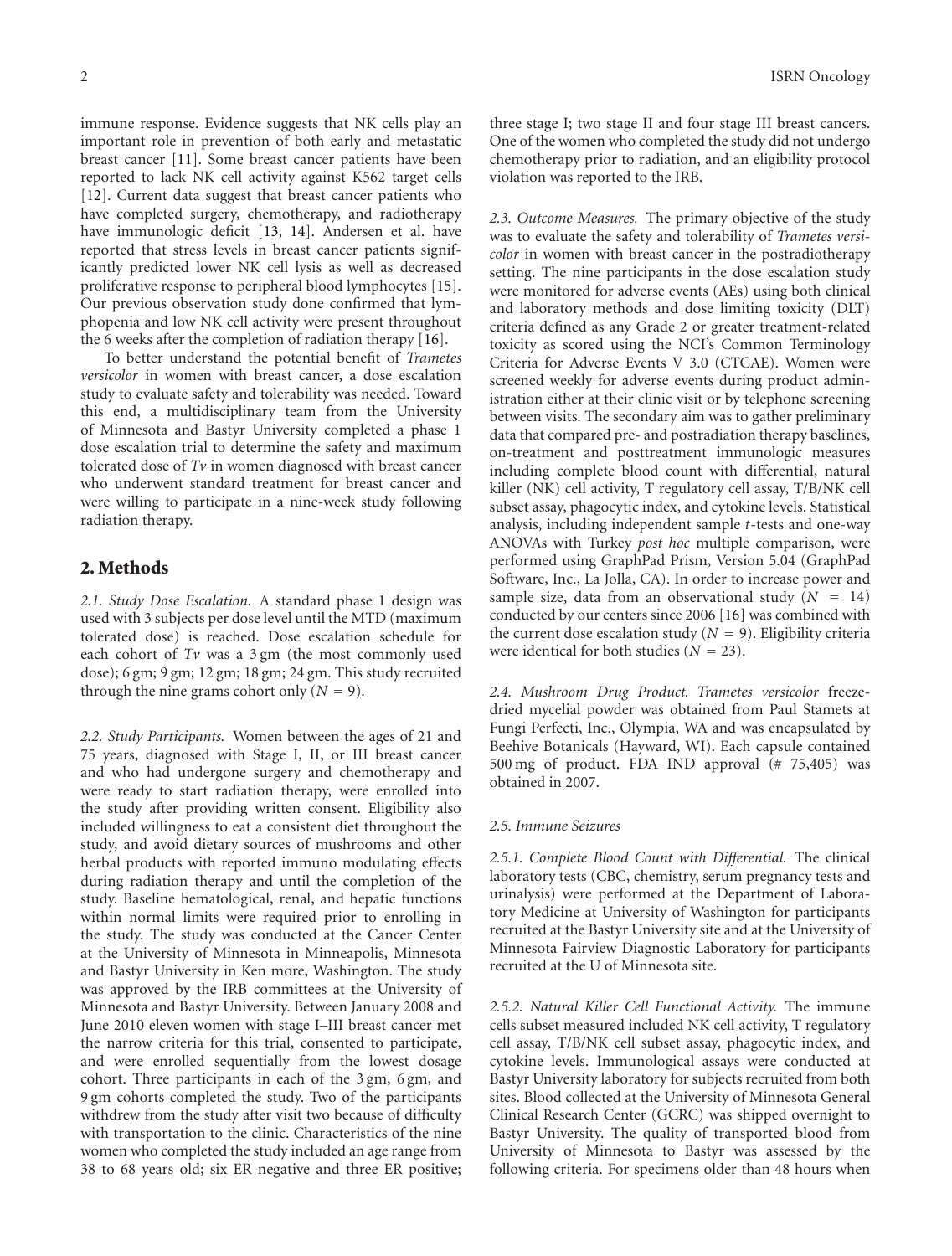they arrived at the Bastyr laboratory, the lymphocytes were isolated, and cell viability was determined by trypan blue staining. If the viability was greater than 80%, the assay was performed. If the viability was less than 80%, the specimens were rejected. Peripheral blood mononuclear cells (PBMCs) were isolated by Ficoll-Hypaque gradient (density = 1.070 g/mL), washed twice in PBS, and maintained in RPMI 1640, 10% FBS with 2 mM L-Gln and penicillinstreptomycin (1000 U/mL; 1 mg/mL). NK cell activity of these PBMC samples, as measured by the ability to kill K562 tumor target cells, was assessed in triplicate at the effector to target  $(E:T)$  ratios of 50:1, 25:1, and 12.5:1 following published methods [\[17](#page-6-16)]. Target cells were labeled with 3,3'dioctadecyloxacarbocyanine perchlorate (DiOC18) and cocultured with PBMC effector cells for four hours. A control sample with K562 cells only was included to determine spontaneous target cell death. Following incubation, propidium iodide was added to detect dead cells. The percentage of killed target cells was determined by subtracting the percentage spontaneous lyses from the percent specific lysis (PSL) of respective E : T ratio. To represent standardized NK cell activity, lytic units were calculated by a previously published and validated software program using the following parameters: target per well = 10,000; LU per no. cell =  $10<sup>7</sup>$ ; curve maximum = 48; percent lyses = 20 [\[17\]](#page-6-16). LU<sub>20</sub> values, defined as the E: T ratio at which 20% of target cell death occurs, were extrapolated from dose-response curves of PSL versus log E : T ratio for each blood sample assayed [\[18](#page-6-17)].

*2.5.3. Immunophenotyping PBMC Subsets.* PBMC suspensions (5  $\times$  10<sup>5</sup> cells) were put into 3 tubes, washed in PBS, spun down, supernatants as pirated and cell pellets resuspended in 100 *µ*L PBS. PBMCs in tube 1 were stained by CD3-PC5, CD4-PE, and CD8-FITC; tube 2: CD3-PC5, CD16-FITC, and CD56-PE; tube 3: CD14-PC5. Tubes were vortexed briefly, covered and incubated on ice for 15 minutes, after which cells were washed in cold PBS twice, resuspended to 0.5 mL in PBS and percent PBMC subsets determined by flow cytometric analysis using a Beckman Coulter FC500 and CXP software.

*2.6. Clinical Trial Protocol.* The study duration was nine weeks and started after completion of radiation therapy. It included six weeks of product use followed by a threeweek wash outperiod of no product use [\(Figure 1\)](#page-3-0). Patients were screened and determined eligible for the study after completion of chemotherapy and prior to the initiation of radiation therapy. The study required six visits to the clinical research centers. The first study visit occurred prior to the initiation of radiation therapy, at which baseline labs were drawn. Within the first week following completion of radiation, participants had their second visit at which time labs were drawn, and the nine-week study was initiated. Six weeks of *Tv* product were provided for the participant, who returned to the research center for visit three, four, and five, two weeks apart for lab draw and assessment of product tolerability and adverse events. The final (sixth) visit was at

nine weeks, following three weeks off product, for a final lab draw and assessment for any prolonged adverse events.

The dose escalation protocol involved cohorts of a minimum of three participants orally ingesting *Tv* in divided doses daily for six weeks. The first dose cohort took 3 grams/day in two divided doses; the second cohort took 6 grams/day in two divided doses; the third cohort took 9 grams/day in three divided doses. Three grams per day is the most commonly used dose in naturopathic medical practice and as high as 9 grams is used in Japan. The study goal was to determine the maximum tolerated dose (MTD) that demonstrated safety and tolerability [\(Table 1\)](#page-3-1).

#### **3. Results**

*3.1. Adverse Events.* Findings from this dose escalation study showed that up to 9 grams/day of *Tv* preparation was well tolerated in women with breast cancer for six weeks in the postradiation treatment setting. There were nine adverse events; seven mild, one moderate, and only one grade 3 adverse events which was an anxiety attack in one participant that was likely unrelated to study medication [\(Table 2\)](#page-4-0). Other reported mild adverse events included transient heart burn, heart palpitation, constipation, chest pain, fever, radiation dermatitis, and cold/flu symptoms. All three doses were well tolerated, and participants did not experience difficulty in swallowing up to 9 capsules three times daily. Of note is that neither nausea nor GI upset was reported; two side effects were reported in previous clinical trials of other *Tv* extracts.

*3.2. Immune Response.* The red blood cell compartment was unaffected by both Radiation Therapy (RT) and *Tv* administration. Absolute red blood cell count, hemoglobin, and hematocrit were normal at visit one, which was the day before RT began, and continued to fall within normal limits throughout the rest of the study. Absolute white blood cell count and neutrophil counts were generally within normal limits for all women both before and after RT and during the weeks after RT while they were taking *Tv* (data not shown). However, absolute lymphocyte counts revealed a different pattern from the other CBC subsets. As eligibility criteria were identical in studies conducted by our centers since 2006, in order to increase power, we combined the data from our observational study  $(N = 14)$ that showed that RT produced immune defects in women with stage I–III breast cancer [\[16\]](#page-6-15) with our current dose escalation study  $(N = 9)$ . For the combined number of 23 women in both studies with stage I–III breast cancer status after breast surgery and chemotherapy who then received radiotherapy, lymphocytes were within normal limits before RT but dropped to abnormally low levels after RT. The mean lymphocyte count for all 23 subjects before RT was <sup>1</sup>*.*<sup>027</sup> <sup>±</sup> <sup>0</sup>*.*298 and dropped 20% after RT to 0*.*<sup>681</sup> <sup>±</sup> <sup>0</sup>*.*254, a difference which was statistically significant  $[t(44) = 4.236,$ *P <* 0*.*001]. In the dose escalation study, the two higher oral doses (6 and 9g) of *Tv* resulted in an earlier recovery of lymphocyte counts (Figure 2). The number of lymphocytes gradually recovered for the observational group, but the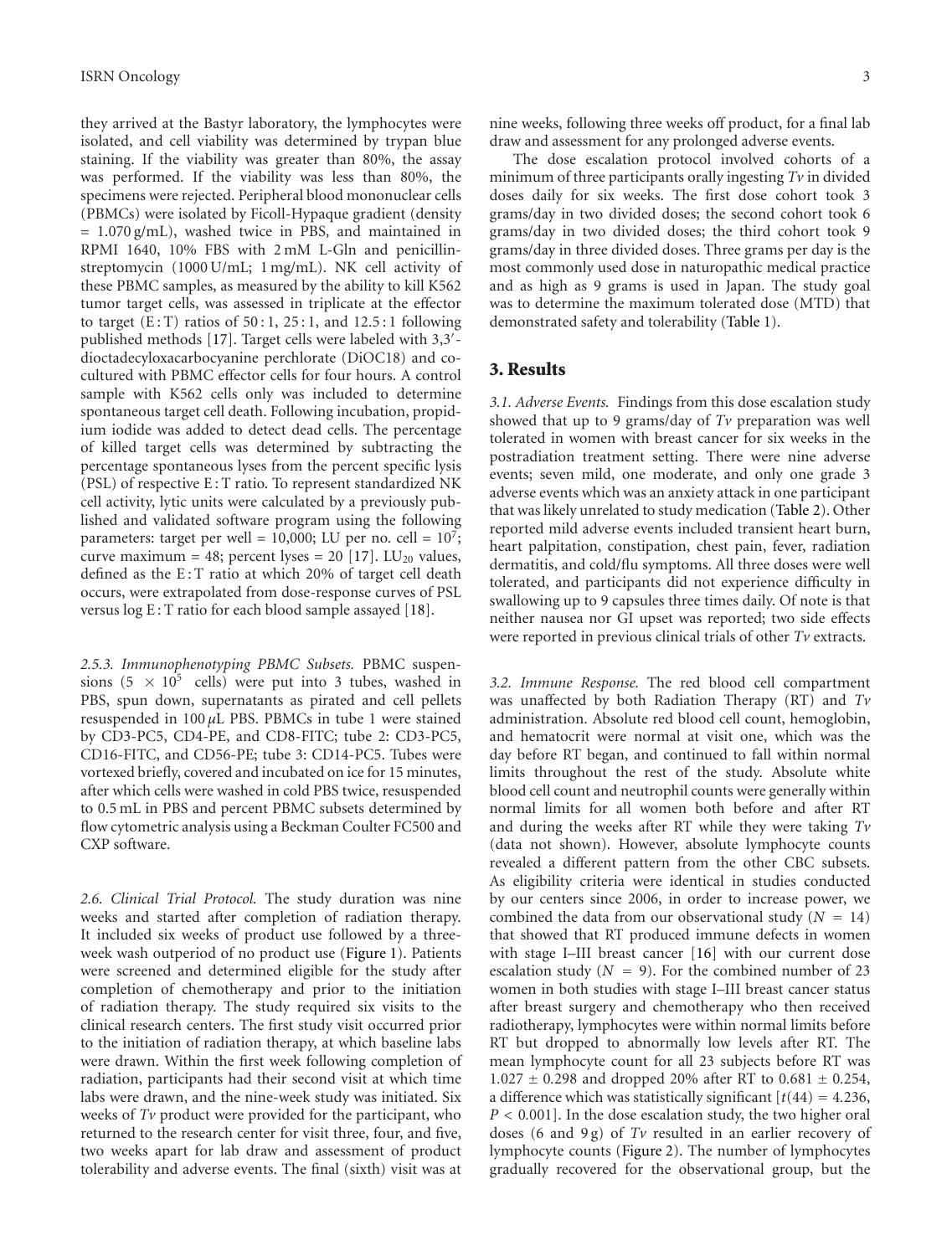

<span id="page-3-0"></span>Figure 1: Phase I dose escalation study protocol.

<span id="page-3-1"></span>TABLE 1: Phase I dose escalation.

| Cohort | $Tv$ g/day | Dose escalation timing (using escalation decision rule in next box)                                                                                                                |
|--------|------------|------------------------------------------------------------------------------------------------------------------------------------------------------------------------------------|
|        |            | Starting dose (dose used in clinical practice)                                                                                                                                     |
|        |            | Begin after a minimum of 3 subjects in group 1 who have completed 2 weeks of product with no<br>dose limiting toxicity (DLT—defined as any treatment related toxicity $>$ grade 1) |
| 3      |            | Begin after a minimum of 3 subjects in group 2 who have completed 2 weeks of product with no<br>DIT                                                                                |

mean lymphocyte counts remained below those for the 6 and 9 gm *Tv* cohorts at 6 weeks following RT. Due to the small number for each dose cohort  $(N = 3)$ , statistical significance was found only between the observational and 9 g groups at the 2-week postradiotherapy time point. Radiation therapy statistically significantly depressed the absolute number of lymphocytes in women with stage I–III breast cancer who have completed surgery and chemotherapy (see Figure 2).

Natural killer cell functional activity was dramatically reduced from pre- to post-RT for all 23 breast cancer patients who completed the first two visits of either the observational study  $(N = 14)$  or the dose escalation study  $(N = 9)$ . Figure 3 shows that mean NK cell activity was 19*.*941±18*.*<sup>959</sup> before RT and decreased to  $9.872 \pm 13.454$  after RT ( $N =$ 23). This decline was statistically significant  $(t(44) = 2.077$ , *<sup>P</sup>* <sup>=</sup> <sup>0</sup>*.*043). A trend toward increased NK cell activity was observed in the 6 g *Tv* dose cohort.

Radiation therapy statistically significantly depressed the NK cell function represented by the LU, which is calculated by 10<sup>7</sup> divided doses by the  $LU_{20}$ . The  $LU_{20}$  is the number of effector cells (NK) required to achieve 20% specific lyses on the target cells (K562). Therefore, the smaller the  $LU_{20}$ , the more effective the NK cells. The interpretation of this result might have been difficult due to differential responses of individuals upon mushroom supplementation. The trend of temporary increase in NK cell activity was observed in the 6 g dosage group (see Figure 3).

We also measured the effects of radiotherapy and *Tv* administration on T, B, and NK cell populations in the nine patients who completed the phase I dose escalation study. From the WBC and flow cytometry immunophenotyping data, the absolute value  $(mm<sup>3</sup>)$  was calculated. Radiotherapy had an insignificant effect on CD4<sup>+</sup> and CD8+

T cell, CD19+ B cell, and CD16+/56+ NK cell populations. Because immunophenotyping was not performed in the observational study, the numbers of composite (pre- and postradiation) scores were of those who participated in the dose escalation study  $(N = 9)$ . The number of CD8<sup>+</sup> T cells was not statistically different before and after the radiotherapy (Figure 4). However, increases in  $CD8<sup>+</sup>$  T cells and CD19+ B cells were observed in peripheral blood for *Tv* supplementation groups. The  $CD8<sup>+</sup>$  T cell counts over the 9-week dose escalation study were enhanced in the 9 gm *Tv* dose cohort compared to both the 3 g or 6 g group. One-way ANOVA was used to analyze the overall difference between dosage groups over the treatment period (2–4–6 weeks). It showed the statistically significant increase in the CD8<sup>+</sup> cytotoxic T cells for the 9 g group compared to both the 3 g and 6 g group  $(F(2, 6) = 42.04, P = 0.0003)$ . The difference between 3 g and 6 g groups was not significant (see Figure 4).

According to the composite scores of eight dose escalation participants, radiotherapy did not significantly alter the B cell count (Figure 5). However *Tv* administration was associated with an increase in CD19+ B cells. One-way ANOVA was used to analyze the overall difference between dosage groups over the treatment period (2–4–6 weeks). It showed the statistically significant increase in CD19<sup>+</sup> B cells for the 6 g dose group compared to the 3 g group  $[F(2, 6)]$ 6.312,  $P = 0.0334$ . The difference between the 3 g and 9 g groups and also the 6 g and 9 g groups was not significant (see Figure 5).

With respect to CD16<sup>+</sup>56<sup>+</sup> NK cell counts, no significant changes due to either radiotherapy or *Tv* administration were observed (Figure 6). Since NK cell activity was both decreased by RT and increased in the 6 gram *Tv* dose cohort (Figure 3), but NK cell populations appeared not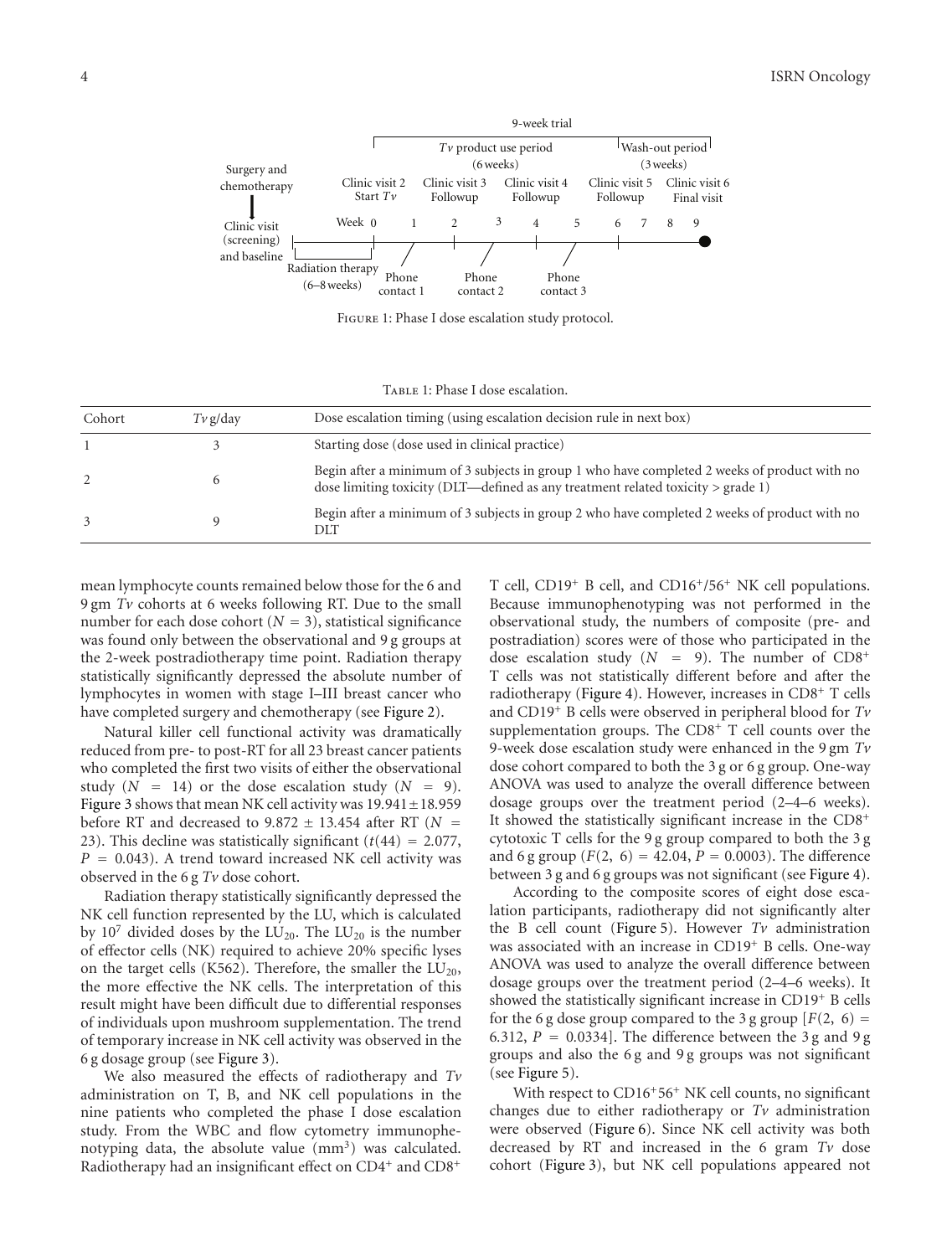| Grade    | Frequency | Dose | Description                             | Relation         | Expectation |
|----------|-----------|------|-----------------------------------------|------------------|-------------|
| Mild     |           | 3g   | Heartburn                               | Possibly related | Unexpected  |
|          |           | 3g   | Heart palpitations                      | Unlikely related | Unexpected  |
|          |           | 6g   | Constipation                            | Unlikely related | Unexpected  |
|          |           | 6g   | Chest pain                              | Possibly related | Unexpected  |
|          |           | 6g   | Fever with concomitant R dermatitis (2) | Unlikely related | Unexpected  |
|          |           | 9g   | Cold or Flu-like symptoms               | Unlikely related | Unexpected  |
| Moderate |           | 6g   | Fatigue; secondary to UT infection      | Unlikely related | Unexpected  |
| Severe   |           | 6g   | Anxiety event                           | Possibly related | Unexpected  |
| Total    | 9         |      |                                         |                  |             |

<span id="page-4-0"></span>TABLE 2: Adverse event reporting.



Figure 2

100  $P < 0.043$ 80 NK cell killing  $(LU) \pm$  SEM NK cell killing  $(LU) \pm SEM$ 60 40 20 0 radiation 2 weeks 4 weeks 6 weeks Post-radiation Pre- $3$  grams ( $N = 3$ ) **The Co** 9 grams (*<sup>N</sup>* <sup>=</sup> 3)  $\Box$  6 grams ( $N = 3$ ) Composite value  $(N = 23)$ Observational group

NK cell activity (LU) of PBMC



 $(N = 14)$ 

to be significantly influenced by these treatments, the data suggest that enhancement of NK cell activity is not due to treatment-induced alterations in the number of NK cells. NK cell population was unaffected by either radiotherapy or by oral doses of *Tv* (see Figure 6).

#### **4. Discussion**

Findings from this study establish the safety of oral administration of a *Trametes versicolor (Tv)* preparation at 3, 6, and 9 gram doses, with no serious adverse events of this therapy in women following radiation therapy for breast cancer treatment. The current study confirms our earlier report that standard chest radiotherapy for breast cancer does not affect the red blood cell compartment or neutrophils but does induce specific immune deficiencies including lymphopenia and depressed NK cell functional activity [\[16,](#page-6-15) [19\]](#page-6-18). NK cell therapies are emerging worldwide as promising anticancer treatments, exploiting the fast cytolytic action of NK effectors and their potentially broad applicability against a wide range of malignancies [\[20](#page-6-19)[–22](#page-6-20)]. Our new finding is that the loss of NK cell activity appears to be independent of the number of NK cells. Here, we show that RT reduces NK cell activity per NK cell. Higher oral doses of *Tv* at 6 and 9 grams/day were associated with faster recovery of lymphocytes and NK cell activity, as well as increased numbers of CD8+T cells and CD19+ B cells. There was no evident effect of *Tv* on the number of CD  $16^{+}/56^{+}$  NK cells, only on their functional activity. While there is a trend toward higher *Tv* doses having more pronounced immunological activity, this phase I dose escalation trial was not designed to evaluate dose-dependent changes in immune markers. Preliminary data with these small samples of 3 breast cancer patients per dose cohort group showing dose-related trends lead to the testable hypothesis that 6 grams of *Tv* may lead to faster immune recovery after radiotherapy. The results of this phase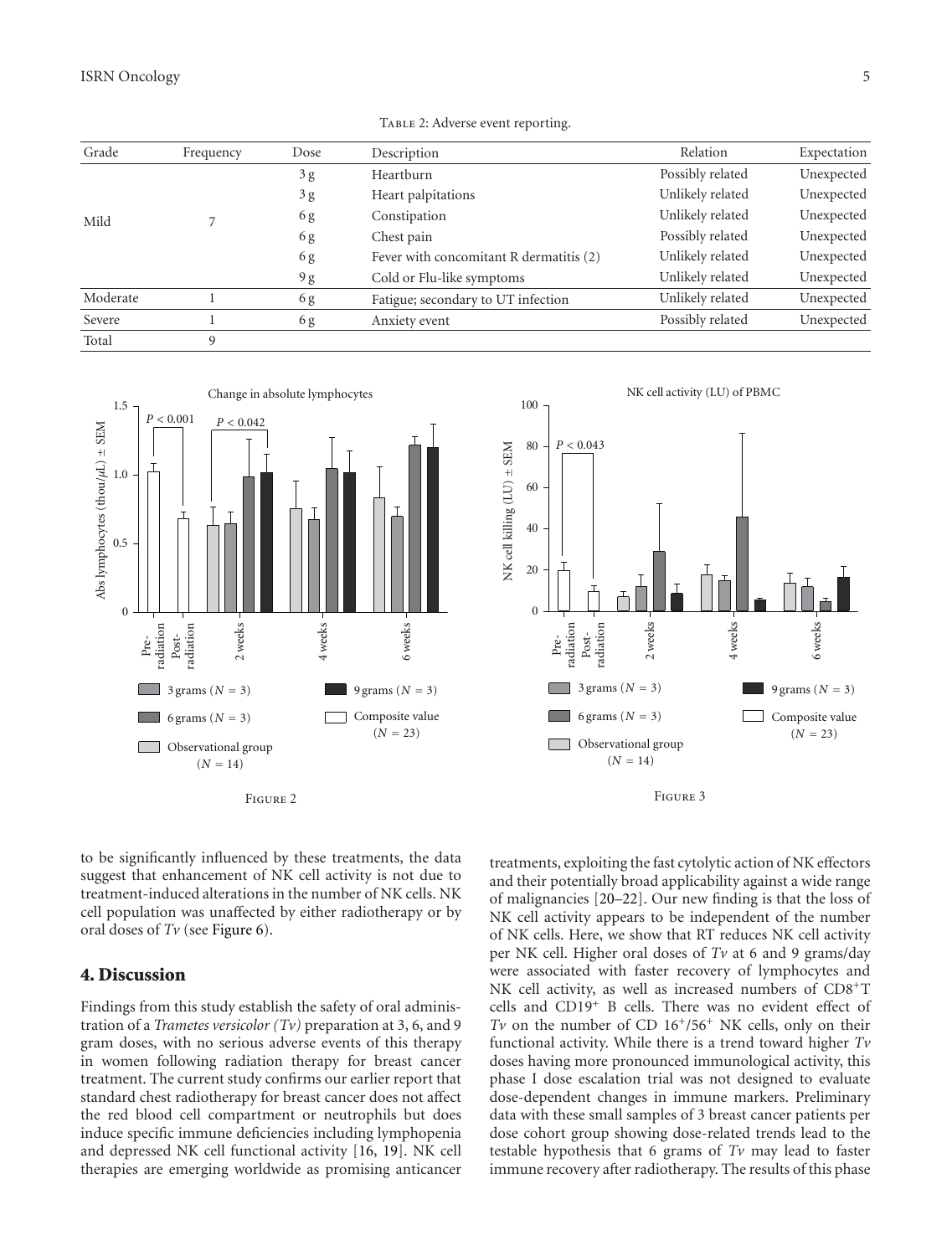

Figure 4



I trial justify and stand as the platform upon which phase II randomized controlled dose-response trials may proceed.

Although this study showed safety of *Trametes versicolor* to a 9-gram daily dose, the dose escalation study was designed to assess the maximum dose tolerated (MDT); therefore this study did not determine safety and tolerability at the highest dose. Recruitment of women into a 12-gram cohort and higher was not achieved because of multiple limiting factors. First, women had to meet very strict eligibility criteria to enroll in the study and be undergoing surgery, chemotherapy, and radiation in their treatment protocol. Currently, many women with a breast cancer diagnosis do not receive a triple therapy regimen. Many



women are diagnosed with stage 1 breast cancer and undergo lumpectomy and radiation, and if their oncotype score is low, they do not receive chemotherapy. Additionally, many women were recruited into other research studies and were saturated with requests to enroll in additional studies. Most importantly, we found that women after completing a lengthy treatment regimen of chemotherapy and radiation were reluctant to participate in a nine-week study that required six additional visits to the University.

The phase I data suggest that  $Tv$  is a safe immunotherapy for breast cancer patients that may correct radiotherapyrelated immune defects. Based on our findings, *Tv* mushroom therapy orally administered in the postradiotherapy setting may enhance lymphocyte numbers and NK cell tumoricidal activity. Relapse after primary breast cancer treatment may be related to defects in the innate and adaptive immune system. Research by our center continues to indicate that *Trametes versicolor* represents a novel immune therapy with significant applications in cancer treatment.

#### **Ethical Approval**

All experiments performed comply with the current laws of the USA.

#### **Conflict of Interests**

The authors declare that they have no conflict of interests.

#### **Acknowledgments**

This work was supported by funding by the National Institutes of Health/National Center for Complementary and Alternative Medicine (U19 AT 1998) and the Gateway for Cancer Research Grant no. G-04-002. The authors also